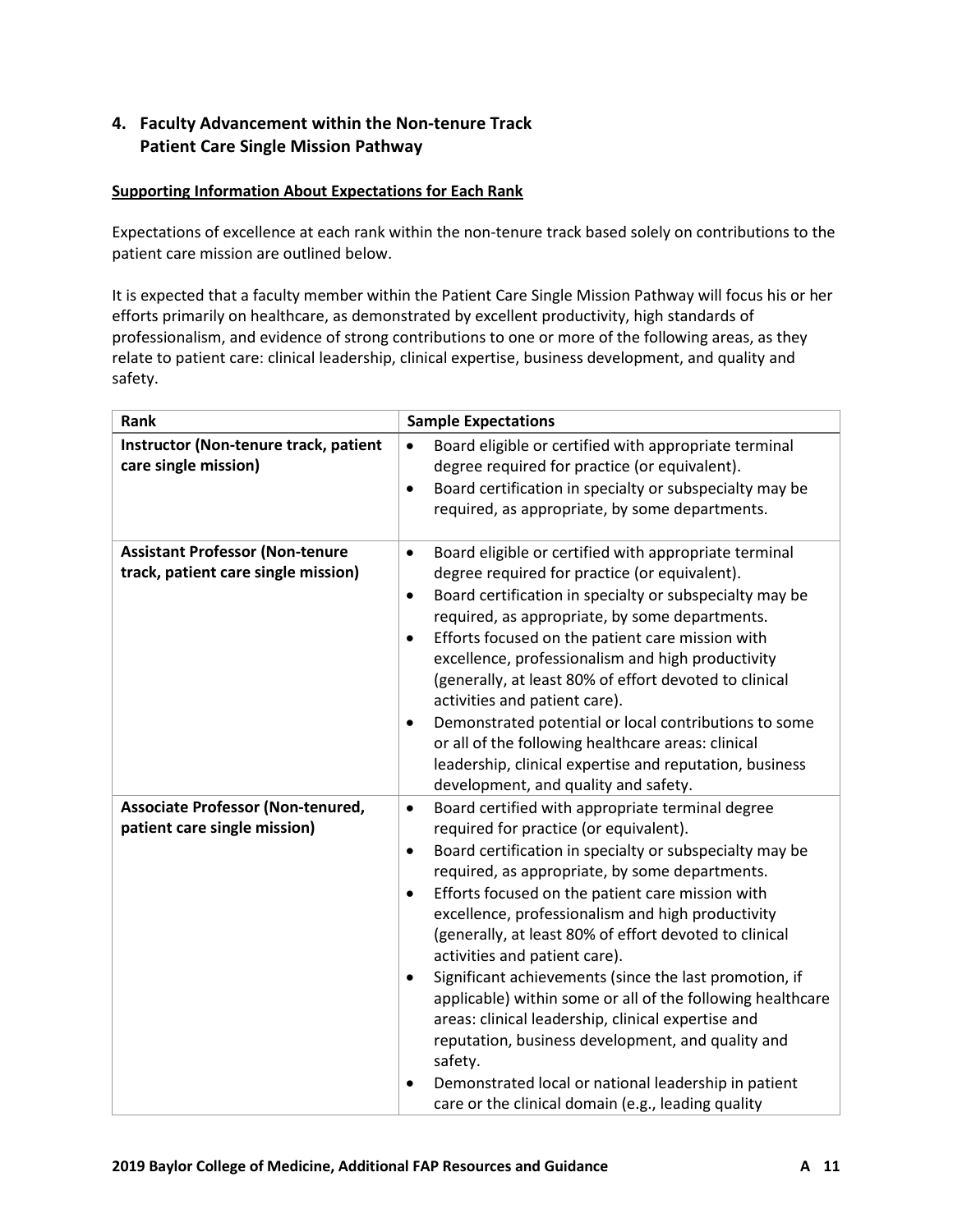|                                      |           | improvement or patient safety project with                                                                   |
|--------------------------------------|-----------|--------------------------------------------------------------------------------------------------------------|
|                                      |           | demonstrated improvement in care delivery or patient                                                         |
|                                      |           | outcomes).                                                                                                   |
|                                      | $\bullet$ | Participation in institutional committees (e.g., Quality                                                     |
|                                      |           | Improvement Committees at BTGH, FGP, or VA) or as                                                            |
|                                      |           | mentor of a trainee in a quality improvement project.                                                        |
|                                      | ٠         | Contributions to quality improvement or patient safety                                                       |
|                                      |           | in abstract or written form (e.g., publication,                                                              |
|                                      |           | newsletters), or documented through awards.                                                                  |
|                                      | ٠         | Excellence in patient care or clinical leadership as                                                         |
|                                      |           | documented through awards (e.g., Star Award for                                                              |
|                                      |           | Excellence in Patient Care or Physician of the Quarter).                                                     |
|                                      | $\bullet$ | Strong reputation as a clinical expert, based on internal                                                    |
|                                      |           | or external peer review.                                                                                     |
|                                      | $\bullet$ | Innovation leading to institutional or venture capital                                                       |
|                                      |           | investment in a tool, strategy, innovation, or policy                                                        |
|                                      |           | program.                                                                                                     |
|                                      | $\bullet$ | REQUIRED. Documentation of breadth, depth, quantity                                                          |
|                                      |           | and quality of contributions in the form of a Patient Care                                                   |
|                                      |           | Portfolio.                                                                                                   |
|                                      | $\bullet$ | REQUIRED. Minimum of three letters of                                                                        |
|                                      |           | recommendation.                                                                                              |
| Professor (Non-tenured, patient care | $\bullet$ | Board certified with appropriate terminal degree.                                                            |
| single mission)                      | $\bullet$ | Board certification in specialty or subspecialty may be                                                      |
|                                      |           | required, as appropriate, by some departments.                                                               |
|                                      | $\bullet$ | Efforts focused on the patient care mission excellence,                                                      |
|                                      |           | professionalism and high productivity (generally, at least                                                   |
|                                      |           | 80% of effort devoted to clinical activities and patient                                                     |
|                                      |           | care).                                                                                                       |
|                                      | $\bullet$ | Sustained achievements within some or all of the                                                             |
|                                      |           | following healthcare areas: clinical leadership, expertise                                                   |
|                                      |           | and reputation, business development, and quality and                                                        |
|                                      |           | safety.                                                                                                      |
|                                      | $\bullet$ | Demonstrated departmental, institutional, regional,                                                          |
|                                      |           | national and/or international leadership in patient care                                                     |
|                                      |           | or the clinical domain (e.g., leading quality improvement                                                    |
|                                      |           | or patient safety project with demonstrated                                                                  |
|                                      |           | improvement in care delivery of patient outcomes).                                                           |
|                                      | ٠         | Participation in departmental, institutional, national,                                                      |
|                                      |           | and/or international committees or task forces related                                                       |
|                                      |           | to clinical care (e.g., quality improvement and patient                                                      |
|                                      |           | safety).                                                                                                     |
|                                      | ٠         | External reputation, as evidenced through invitations<br>from external organizations to speak and/or provide |
|                                      |           | advice (e.g., about quality improvement and patient                                                          |
|                                      |           | safety).                                                                                                     |
|                                      |           |                                                                                                              |